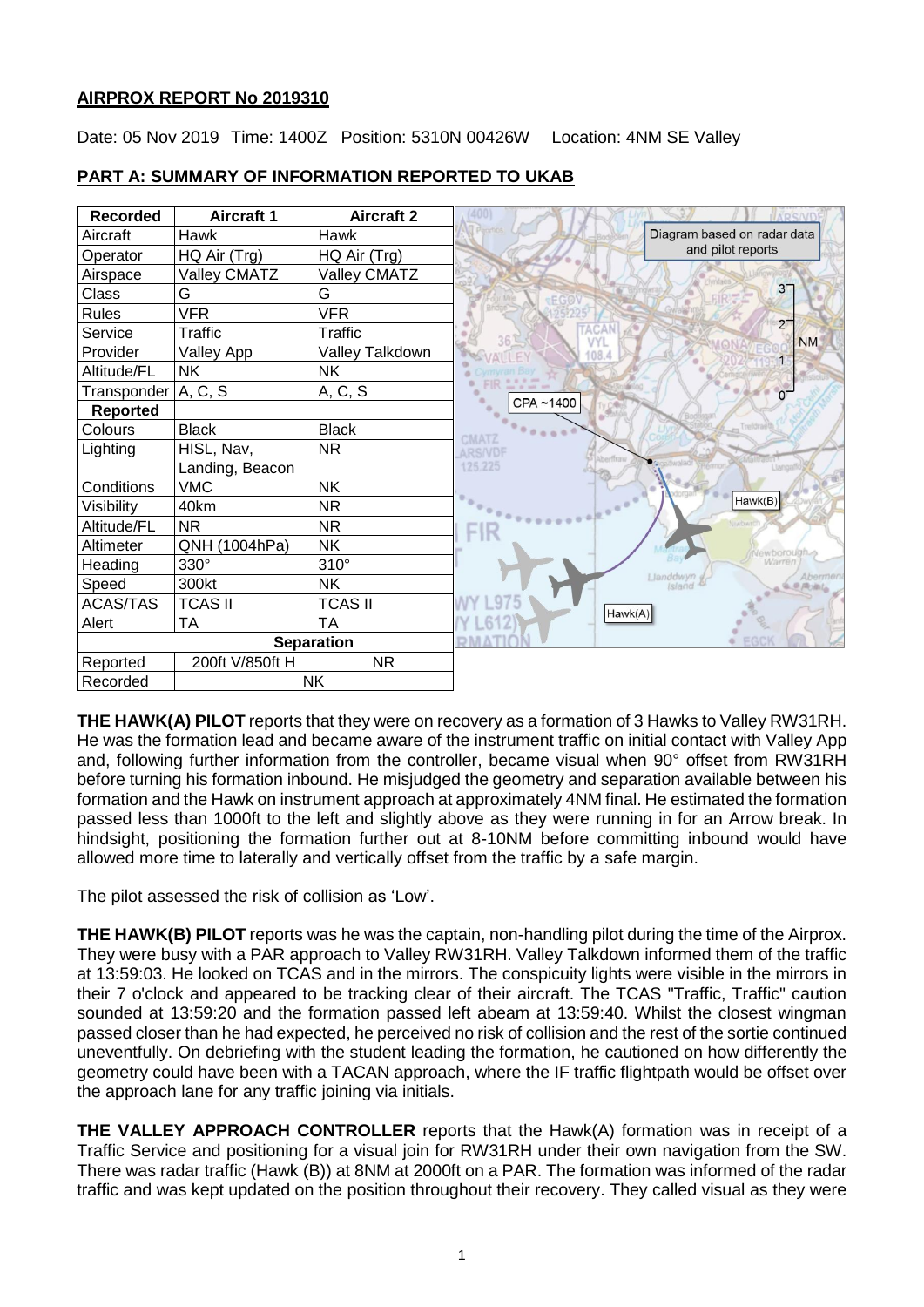turning inbound at 8NM, by which time the radar traffic was approaching 5NM, and they contacted Tower on Stud 2 as normal. He informed the Talkdown controller about the visual joiners passing down the left-hand side of the radar traffic, told him that they were visual, and heard that information passed to the radar traffic. No further comments were received from either the formation or the radar traffic on any frequency and there was no mention of an Airprox.

The controller perceived the severity of the incident as 'Low'.

**THE VALLEY TALKDOWN CONTROLLER** reports that he was providing the Hawk(B) pilot with an instrument approach to RW31RH. He was notified by the Approach controller of a 3-ship of Hawks passing down the left-hand side of Hawk(B) and that the formation was visual with the instrument traffic. He passed this Traffic Information to Hawk(B). Then, when Hawk(B) was at 4NM, the formation passed very close to it, just above and to the left hand side. Hawk(B) continued to make his recovery successfully. He was later informed that this was to be reported as an Airprox.

## **Factual Background**

The weather at Valley was recorded as follows:

METAR COR EGOV 051350Z 01012KT 9999 FEW020 BKN030 11/07 Q1005NOSIG RMK BLU BLU=

#### **Analysis and Investigation**

#### **Military ATM**

The Hawk formation was conducting a visual recovery to RAF Valley in Arrow formation. Concurrently, another station-based Hawk was conducting a PAR approach to RW31RH. The unit investigation identified that the student pilot in the formation lead aircraft lined the approach up to fly down the runway centreline, rather than offsetting to fly through on the deadside. As a result, the Hawk on the right-hand side of the formation came within an estimated 850ft horizontally and 200ft vertically of the single Hawk conducting the PAR approach and flew through the wake turbulence of that aircraft.

Analysis of the radar replay proved inconclusive due to the altitude of the aircraft involved. Analysis of the tape transcript provided from the Valley Approach controller, coupled with the statements of the pilot conducting the PAR approach, shows that all aircraft involved were passed Traffic Information on each other and all parties were visual with each other prior to and during the Airprox.

The Hawk formation was passed Traffic Information on the single Hawk at 1357:10 and then again at 1358:12. Traffic Information was passed by the Approach Controller for a third time at 1358:39 after which the Hawk formation confirmed that they were visual with the other aircraft.

Hawk(B) pilot stated that Traffic Information was passed by the Talkdown Controller at 1359:03 and that he was visual with the Hawk formation and had them on TCAS. At 1359:20, the TCAS issued a 'Traffic, Traffic' warning and the Hawk formation passed by 20sec later. The single Hawk pilot noted that the formation had passed closer than expected but believed no risk of collision existed.

Concurrent visual recoveries while instrument recoveries are taking place is routine business for military ATC and the required procedures are well understood. In this instance, both controllers involved passed Traffic Information to the aircraft under their control, allowing both parties to become visual with each other prior to the Airprox occurring and therefore the ATC barrier was effective.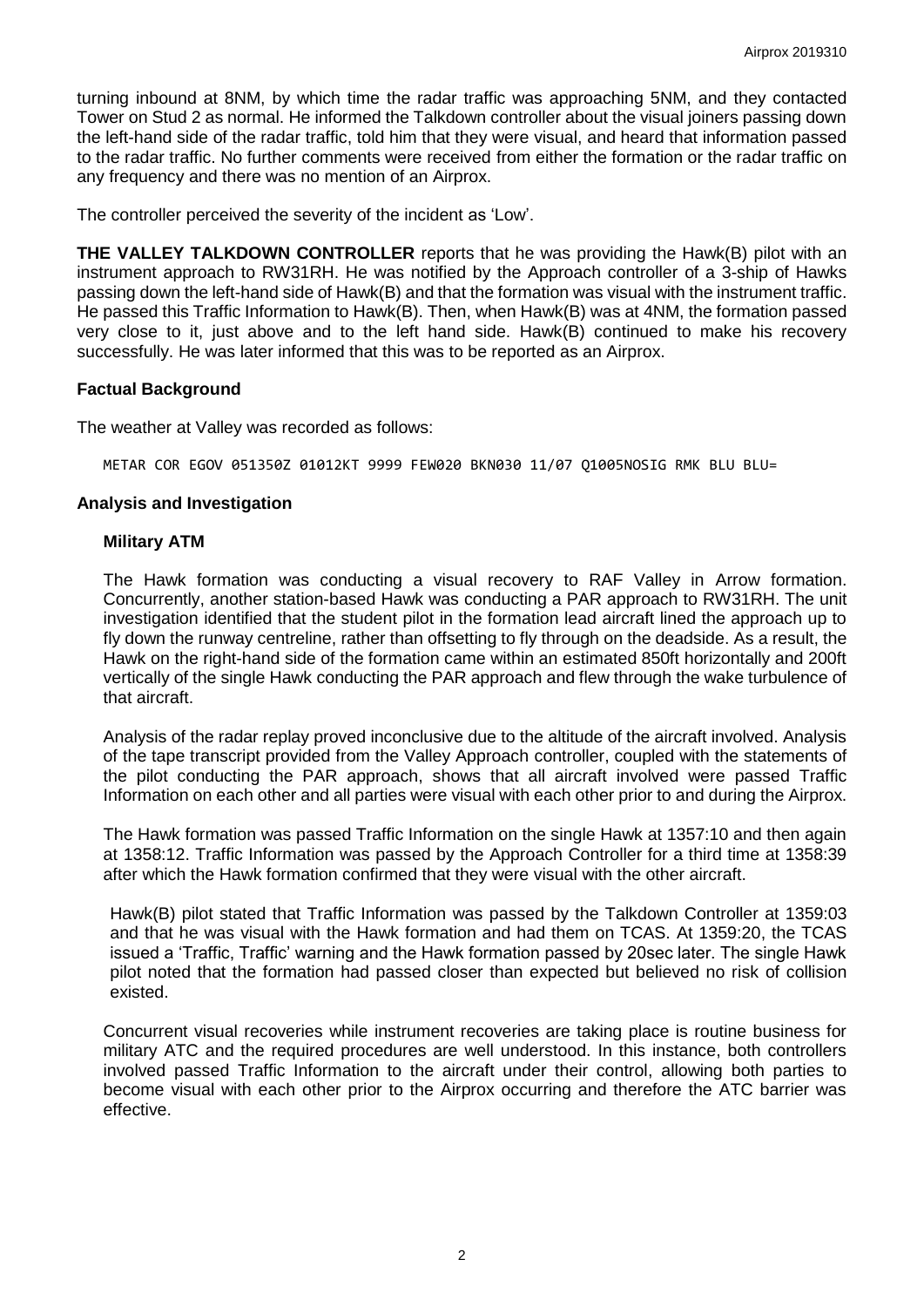## **UKAB Secretariat**

The Hawk(A) and Hawk(B) pilots shared an equal responsibility for collision avoidance and not to operate in such proximity to other aircraft as to create a collision hazard.<sup>1</sup> If the incident geometry is considered as overtaking then the Hawk(B) pilot had right of way and the Hawk(A) pilot was required to keep out of the way of the other aircraft by altering course to the right.<sup>2</sup>

## **Comments**

#### **HQ Air Command**

The risk of collision was low as the formation elements were visual with the aircraft on the PAR. That being said, the lead QFI was right to raise this as an Airprox and should be commended for his honest and upfront account of the situation. After Fast Jet trainees graduate from RAF Valley, they will then spend at least the first year of their front-line tour as wingmen. This means there is no requirement for the students on Advanced Fast Jet training to lead formations. However, during the course, they are exposed to the basic fundamentals of leading a formation to help build their capacity and decision making ability. As the DDH states in his report, students need to be coached and monitored even more closely than usual.

In this occurrence, the student with limited exposure to leading had a situation where other formation elements were on minimum fuel, requiring a swift recovery, and an aircraft on approach. The workload and pressure would have been high and this, in turn, can cause a reduction in capacity and affect their ability to process information. The lead QFI correctly identified in his report that he needed to be more directive with his verbal intervention and if this wasn't having the desired effect, should have taken control. There are also important lessons for other members in the formation, who in this situation could have requested a safer course of action; especially the element closest to the aircraft on approach. From the investigation carried out at RAF Valley, the lead QFI shared the lessons he identified by briefing other QFIs and sending an email.

When teaching in the air, be it civilian or military, intervention can be an incredibly fine balancing act. Too much intervention and the student will not learn from their mistakes, too little, as was the case in this Airprox, has the potential for a dangerous situation developing very quickly. This fine art generally comes with experience, but reports like this are invaluable in passing on these vital lessons to other instructors, junior and experienced alike.

#### **Summary**

An Airprox was reported when Hawk(A) and Hawk(B) flew into proximity whilst on approach to Valley at approximately 1400hrs on Tuesday 5<sup>th</sup> November 2019. Both pilots were operating under VFR in VMC, the Hawk(A) pilot in receipt of a Traffic Service from Valley App and the Hawk(B) pilot in receipt of a Traffic Service from Valley Talkdown.

# **PART B: SUMMARY OF THE BOARD'S DISCUSSIONS**

Information available consisted of reports from the pilots of both aircraft, transcripts of the relevant RT frequencies, radar photographs/video recordings, reports from the air traffic controllers involved and reports from the appropriate ATC and operating authorities. Relevant contributory factors mentioned during the Board's discussions are highlighted within the text in bold, with the numbers referring to the Contributory Factors table displayed in Part C.

Due to the exceptional circumstances presented by the coronavirus pandemic, this incident was assessed as part of a 'virtual' UK Airprox Board meeting where members provided a combination of written contributions and dial-in/VTC comments. Although not all Board members were present for the entirety of the meeting and, as a result, the usual wide-ranging discussions involving all Board members

 $\overline{a}$ <sup>1</sup> MAA RA 2307 paragraphs 1 and 2.

<sup>2</sup> MAA RA 2307 paragraph 14.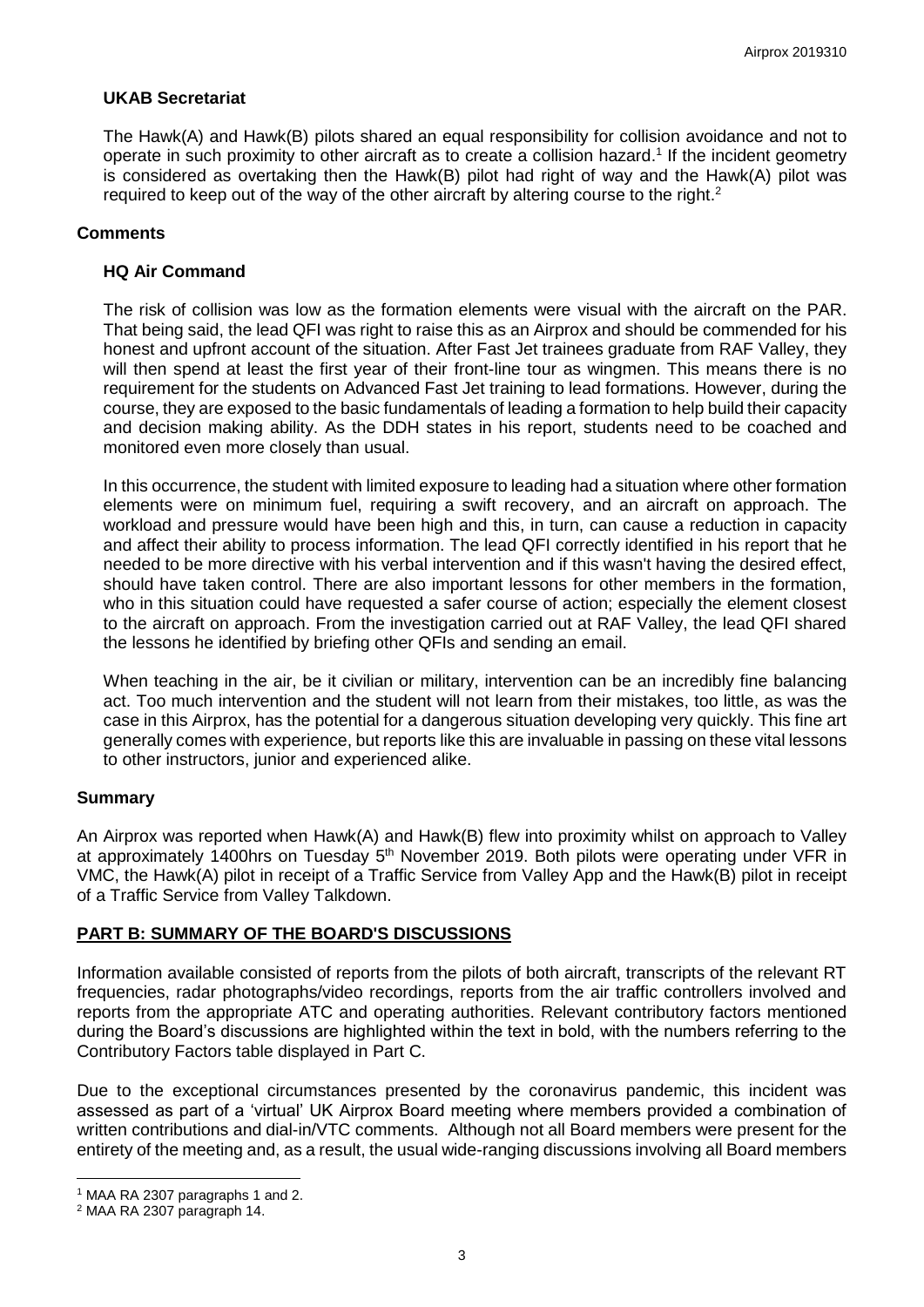were more limited, sufficient engagement was achieved to enable a formal assessment to be agreed along with the following associated comments.

The Board first discussed the actions of Hawk(A) pilot. They heard from a military member that the formation was being led by a student; furthermore, one of the members of the formation had declared that he was approaching minimum fuel. This undoubtedly had a bearing on how the formation joined, with the student pilot setting up the formation to join the circuit on a tight pattern, no doubt pressured by the need to land swiftly. In turning the formation inbound, he had not taken into account the aircraft on radar approach, on which he had been given Traffic Information and, as a consequence, the wingman on the right of the formation had flown closer than desirable to it (**CF1**, **CF2**, **CF5**). Members discussed the role that the Instructor had to play in the incident. They accepted that there was a fine line between allowing a student to make a mistake and learn from it, and allowing an unsafe situation to develop, and noted that the Instructor himself said that, with hindsight, early intervention may have been appropriate (**CF3**). However, they also noted that the wingman in the formation, the aircraft closest to the Hawk on instrument approach, had been visual with it and could have spoken up if he had felt the situation to have been unsafe.

For his part, Hawk(B) pilot could have done very little about the situation as it unfolded. He had been given Traffic information by ATC and had been aware that the formation would pass by, however, it had been approaching from behind and he had not been able to see it until he looked in his mirrors. He had received a warning from his TCAS (**CF4**) and, when he looked in his mirror, he perceived that there was had been no risk of collision.

Turning to the role of ATC, the Approach controller had given Traffic Information to the Hawk formation 3 times, had received confirmation that they were visual, and had then ensured that the Talkdown controller knew about the traffic. The Talkdown controller had provided Traffic Information to the Hawk(B) pilot, but neither controller could have known that the formation would fly so close to the instrument approach traffic and the Board thought that they had both discharged their duties appropriately.

In determining the risk, the Board quickly agreed that the Hawk(A) formation had been visual with Hawk(B) and, although they passed by closer than desirable, there had been no risk of collision. Whilst the incident met all the criteria for reporting an Airprox and valuable lessons could be drawn from it, members assessed that normal safety standards had pertained; Risk Category E.

#### **PART C: ASSESSMENT OF CONTRIBUTORY FACTORS AND RISK**

Contributory Factors:

|     | 2019310                                                        |                                    |                                                                                  |
|-----|----------------------------------------------------------------|------------------------------------|----------------------------------------------------------------------------------|
| CF. | Factor                                                         | <b>Description</b>                 | Amplification                                                                    |
|     | <b>Flight Elements</b>                                         |                                    |                                                                                  |
|     | <b>• Tactical Planning and Execution</b>                       |                                    |                                                                                  |
| 1   | <b>Human Factors</b>                                           | • Action Performed Incorrectly     | Incorrect or ineffective execution                                               |
|     | • Situational Awareness of the Conflicting Aircraft and Action |                                    |                                                                                  |
| 2   | Human Factors                                                  | • Lack of Action                   | Pilot flew close enough to cause concern despite<br><b>Situational Awareness</b> |
| 3   | <b>Human Factors</b>                                           | • Mentoring                        | Sub-Optimal                                                                      |
|     | • Electronic Warning System Operation and Compliance           |                                    |                                                                                  |
| 4   | Contextual                                                     | • ACAS/TCAS TA                     | <b>TCAS TA / CWS indication</b>                                                  |
|     | • See and Avoid                                                |                                    |                                                                                  |
| 5   | Human Factors                                                  | • Perception of Visual Information | Pilot perceived there was no conflict                                            |